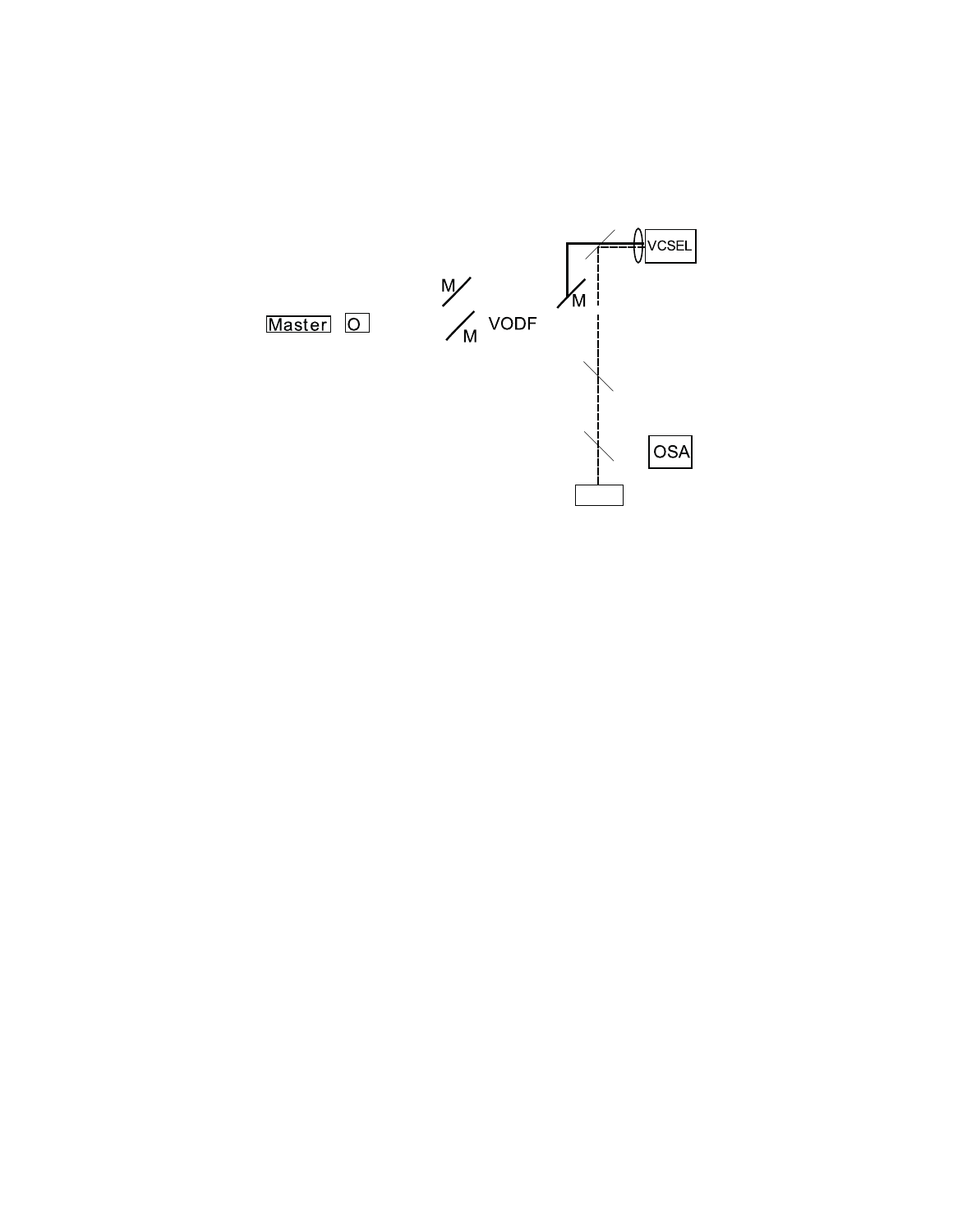

Fig. 3. Solitary VCSEL characteristics obtained for  $I = 45.0 \text{mA}$  and  $T_{sub} = 25.0 \degree \text{C}$ . (a) near fiel profil in the transverse plane. Black corresponds to high optical power whereas white corresponds to low optical power. (b) is the corresponding optical spectrum.

## *2.3. Optically injected VCSEL*

Finally, we examine the spectrum of the VCSEL submitted to optical injection with a polarization direction parallel to the one of the VCSEL. We set the VCSEL current at  $I = 45.0 \text{mA}$ and we keep the substrate temperature constant at  $T_{sub} = 25.0$ <sup>o</sup>C. Injection locking requires high enough injected power as well as a negative and small enough frequency detuning [66]. For this purpose, we need an injection wavelength greater than 982*.*91nm. The measurement of the optical spectra is shown in Fig. 4. These spectra have been measured for two values of the injected power determined by the photodiode PD1. When the injection beam power is  $P_{inj}$  = 850 $\mu$ W, the VCSEL is frequency pulled towards the master laser frequency which is indicated by a short vertical arrow, as shown in Fig. 4(a). The near fiel emission profil changes, even if the fl wer-like mode has not disappeared from the emitting surface of the VCSEL. In this case, there is no injection locking of the VCSEL. However, for an injection power of  $P_{inj}$  = 2.04 mW, the VCSEL is locked to the master laser as shown in Fig. 4(b).



Fig. 4. Dashed lines: optical spectra of the free running VCSEL obtained for *I* = 45*.*0mA and  $T_{sub} = 25.0$ °C. Solid lines: optically injected VCSEL with  $\lambda_{inj} = 983.24$ nm (indicated by a vertical arrow) and injection power of (a)  $P_{inj} = 850 \mu$ W and (b)  $P_{inj} = 2.04$  mW. The insets are near fiel images of the optically injected VCSEL.

## **3. Spontaneous formation of localized structures in an optically injected VCSEL**

After the characterization of the VCSEL, we investigate the formation of two-dimensional localized structures in two different regimes. Our experimental setup possesses three control parameters, namely the injected power, frequency detuning, and the VCSEL current. This setup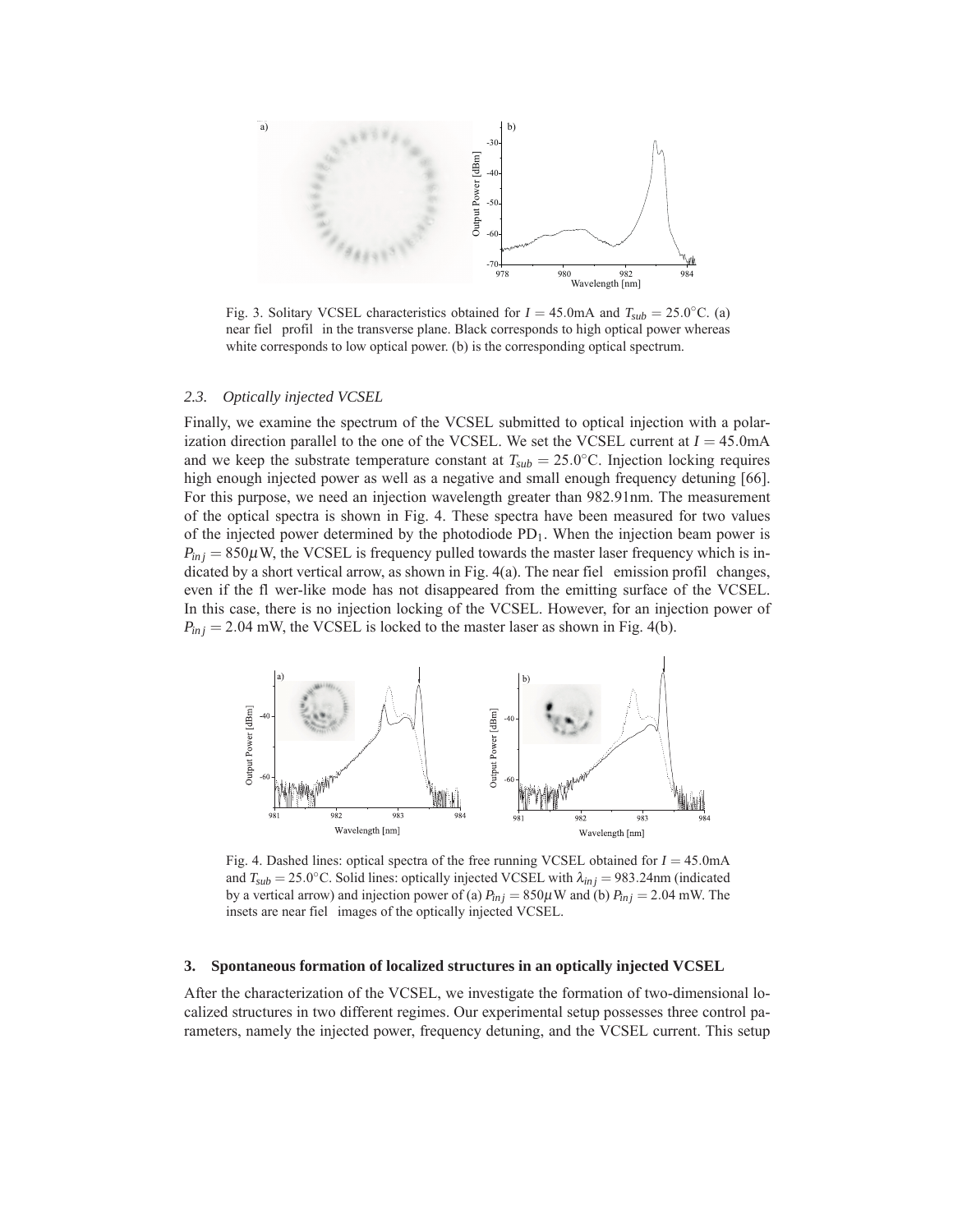may then undergo a bistable behavior when either varying the injected beam power or the VC-SEL current. In addition, we study the formation of 2-dimensional LSs for different values of detuning and also for different beam waists. All experimental measurements have been performed when the VCSEL operated in an injection locked regime as in Fig. 4(b).

We firs investigated LSs bistable with the injection power for a f xed value of the detuning parameter  $\theta = -174$  GHz and for a f xed value of the injection beam waist 100 $\mu$ m. The experimental results are summarized in the bistable curve in Fig. 5(a). The VCSEL output power as a function of the injected beam power, which is shown in this figure undergoes a bistable behavior between a single LS (i) and a two LSs (ii) states, as shown in Fig. 5(a). The experimental procedure to obtain LSs consists of increasing the injection power, and, just as the locking region is reached, a single LS appears. Then, as we further increase the optical injection power by tuning the variable optical density filte (VODF), we observe transition from a single LS state towards a two-LSs state. This behavior corresponds to a spontaneous switching on. To realise the switching off, we decrease the injection power. The two LSs persist until the system reaches the switching down point, over which the system relaxes to the single peak state. The density plot of both 1-LS and 2-LSs near fiel are recorded by using a CCD camera. Cross sections of the single and the two-LSs states near-fiel are shown in Figs. 5(b) and 5(c). A similar behavior of switching on and off has been observed while the detuning parameter was  $\theta = -157$ GHz and the beam waist 100 $\mu$ m. A fundamental characteristic of LSs is that it has



Fig. 5. Bistability between one and two-peaked LSs inside the near fiel of the VCSEL as a function of the optical injection power. (a): power emitted by the VCSEL as a function of the optical injection power for  $\theta = -174 \text{GHz}$  and a beam waist of 100 $\mu$ m. The insets (i) and (ii) respectively represent near fiel profile on the higher and lower branch of the hysteresis. (b) and (c): one dimensional profile along the horizontal line drawn on the aforementioned insets.

an oscillatory tail, which decays exponentially with the distance to the center of the LS. This behavior has been shown experimentally with other optical systems [34, 35, 67]. We recover this fundamental property in VCSELs. An example of such a behavior is illustrated in Fig. 6.

In order to increase the optical power on the VCSEL, we decreased the beam waist to  $50 \mu m$ and the detuning to  $\theta = -118$ GHz. We could then reach a multipeak regime as shown in Fig. 7(a). In this case, three states can exist, with a bound state of two LSs (2P), this bound state accompagnied with a single peak localized structure (3P), or a four-peak LS (4P). Cross sections along the vertical lines in the insets Fig. 7 (2P), (3P) and (4P) coresspond to the aforementioned states. A bistable behavior has also been observed while the detuning was  $\theta = -146$ GHz.

Finally, a bistable behavior between two states is observed when varying the VCSEL current.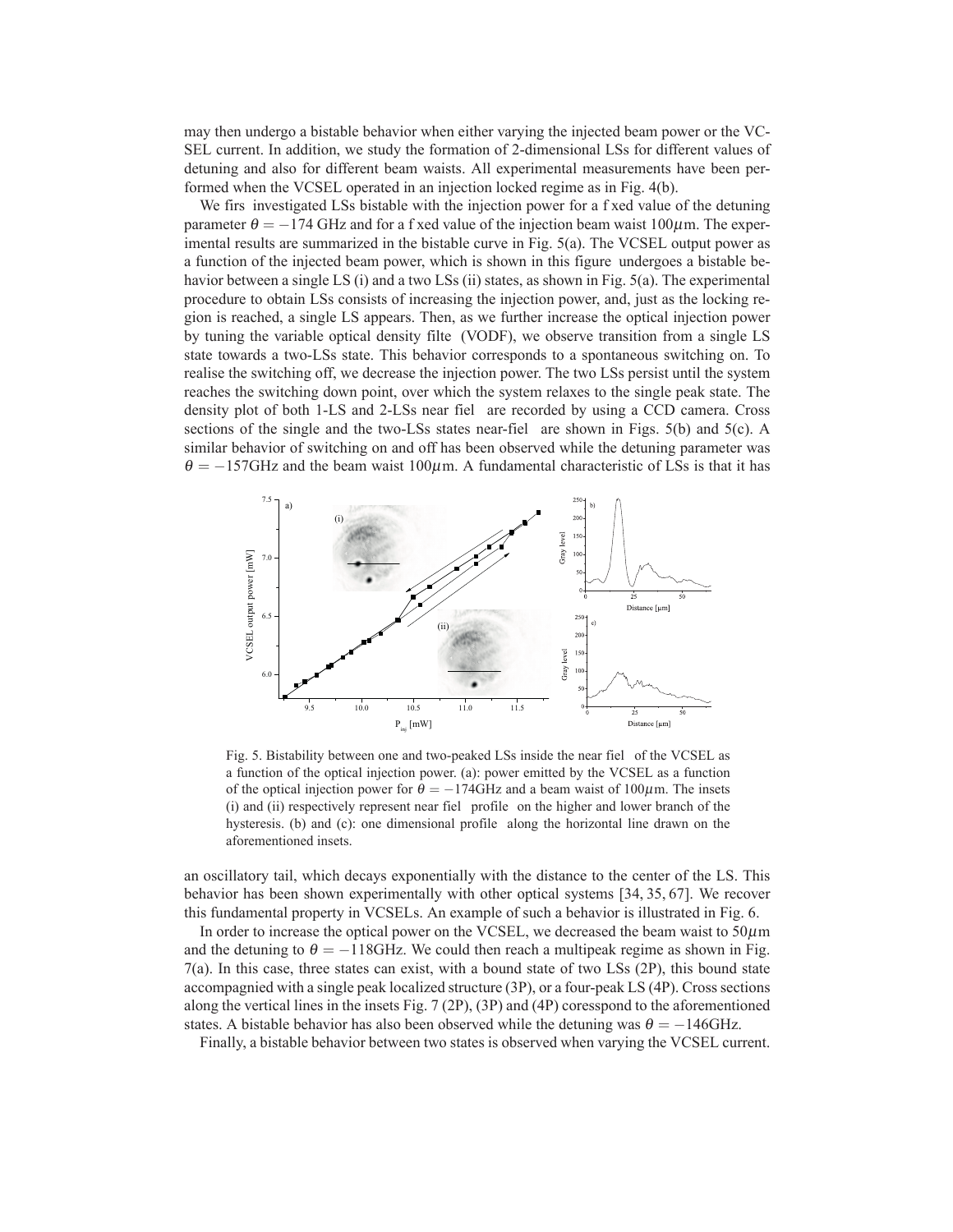

Fig. 6. Cross sections along the solid lines indicated in Fig. 5(a), (i) and (ii). The dashed line is the state (ii)(lower branch of the hysteresis), whereas the full line is the system with a LS (upper branch of the hysteresis).



Fig. 7. Bistability between three states inside the near fiel of the VCSEL as a function of the optical injection power. (a): power emitted by the VCSEL as a function of the optical injection power for  $\theta = -118$ GHz and 50 $\mu$ m injection beam waist. The insets (2P) and (3P) and (4P) represent near fiel profile of the three possible states of the system. (b), (c) and (d): one dimensional profile along the vertical line drawn on the aforementioned insets.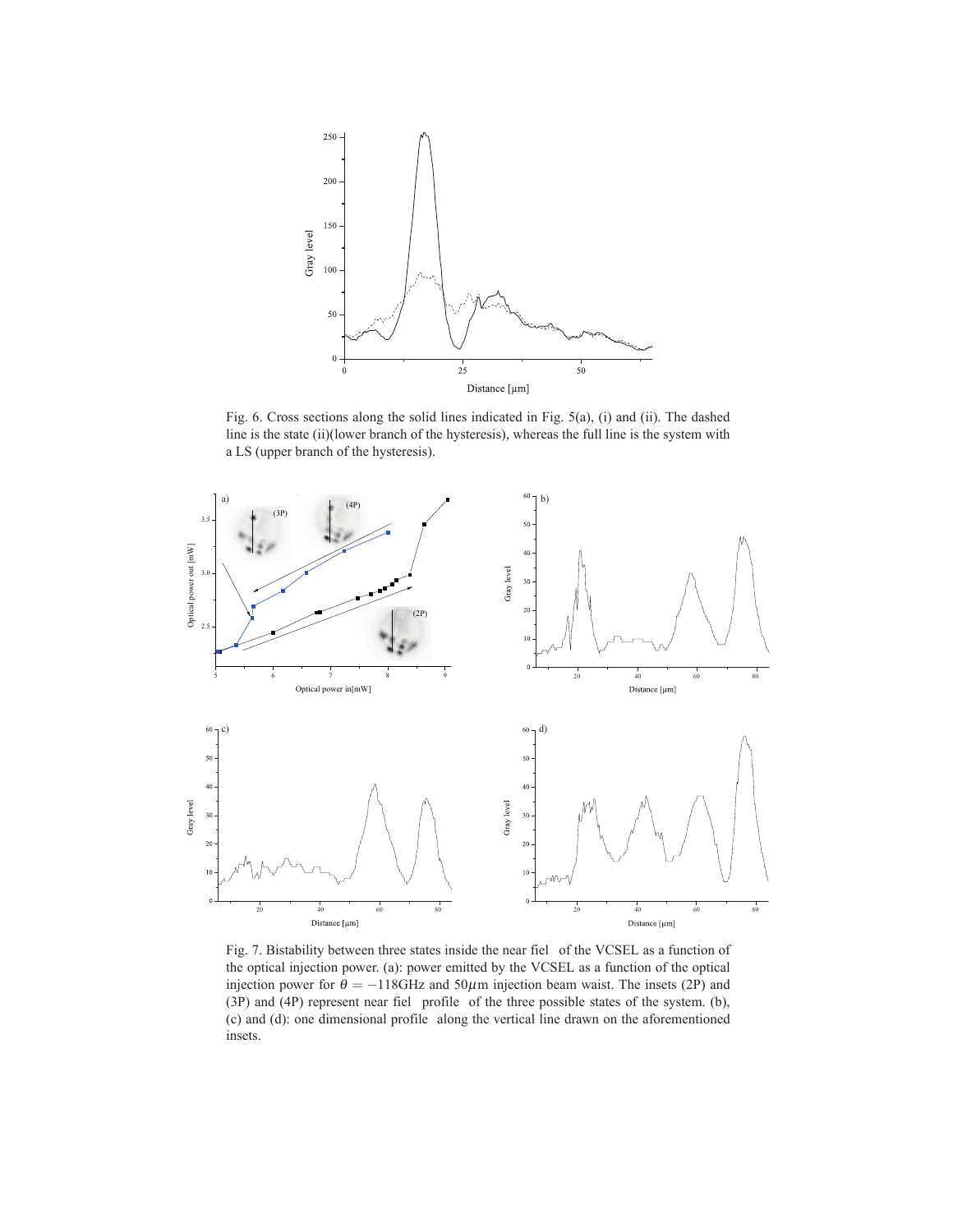We set the beam waist at  $100\mu$ m and the optical injection power at  $17\text{mW}$ . When varying the VCSEL current, we observe bistability of a LS. An example of such a behavior is illustrated in Fig. 8(a). Cross sections along the vertical lines in Figs. 8(b) and 8(c) correspond to the near fiel profile of the insets (i) and (ii), respectively.



Fig. 8. Bistability between two states inside the near fiel of the VCSEL as a function of the VCSEL current. (a): power emitted by the VCSEL as a function of the VCSEL current for  $100\mu$ m and  $17\text{mW}$  optical injection beam waist and power, respectively. The bistable region of the curve has its detuning  $\theta$  varying between −185GHz and −166 GHz due to the current induced thermal red shift. The insets (i) and (ii) represent near fiel profile of the two possible states of the system. (b) and (c): one dimensional profile along the vertical line drawn on the aforementioned insets.